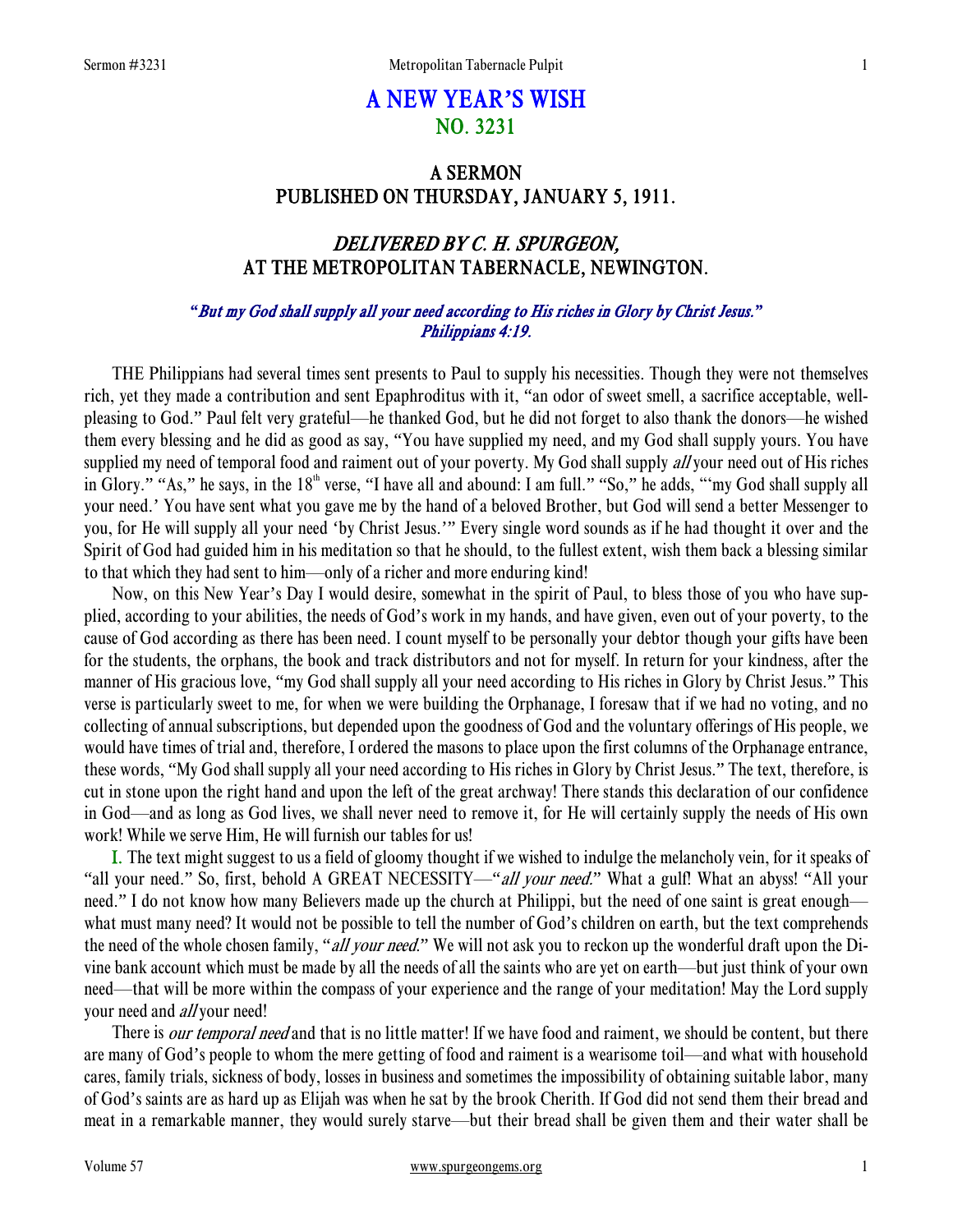sure. "My God shall supply all your need." You have, perhaps, a large family and your needs are therefore greatly increased. The declaration of the text includes the whole of your needs—personal and relative!

After all, our temporal needs are very small compared with *our spiritual needs*. A man may, with the blessing of God, pretty readily provide for the needs of the body, but who shall provide for the requirements of the soul? There is need of perpetual pardon, for we are always sinning. And Jesus Christ's blood is always pleading for us and cleansing us from sin! Every day there is need of fresh strength to battle against inward sin and, blessed be God, it is daily supplied so that our youth is renewed like the eagle's! As good soldiers of Jesus Christ, we need armor from head to foot—and even then we do not know how to wear the armor, or how to wield the sword unless He who gave us these sacred implements shall be always with us. Warring saint, God will supply all your need by His Presence and Spirit. But we are not merely warriors, we are also workers. We are called, many of us, to important spheres of labor, (and, indeed, let no man think his sphere unimportant), but here, also, our hands shall be sufficient for us and we shall accomplish our life-work. You have need to be helped to do the right thing, at the right time, in the right spirit and in the right manner—your need, as a Sunday school teacher, as an open-air preacher and especially as a minister of the Gospel, will be very great, but the text meets all your requirements—"My God shall supply all your need." Then comes our need in suffering, for many of us are called to take our turn in the Lord's prison camp. Here we need patience under pain and hope under depression of spirit. Who is sufficient for furnace-work? Our God will supply us with those choice Graces and consolations which shall strengthen us to glorify His name even in the fires! He will either make the burden lighter, or the back stronger—He will diminish the need, or increase the supply.

 Beloved, it is impossible for me to mention all the forms of our spiritual need. We need to be daily converted from some sin or other, which, perhaps, we have scarcely known to be sin. We need to be instructed in the things of God, we need to be illuminated as to the mind of Christ, we need to be comforted by the promises, we need to be quickened by the precepts, we need to be strengthened by the Doctrines. We need, oh, what do we *not* need? We are just a bag of needs and a heap of infirmities! If any one of us were to keep a *need book*, as I have seen tradesmen do, what a huge folio it would need to be! And it might be written inside and out and crossed and re-crossed, for we are full of needs from the first of January to the end of December! But here is the mercy—"My God shall supply all your need." Are you put in high places? Have you many comforts? Do you enjoy wealth? What need you have to be kept from loving the world, to be preserved from wantonness and pride and the follies and fashions of this present evil world! My God will supply your need in that respect. Are you very poor? Then the temptation is to envy, to bitterness of spirit, to rebellion against God. "My God shall supply all your need." Are you alone in the world? Then you need the Lord Jesus to be your Companion and your Companion He will be! Have you many around you? Then you have need of Grace to set them a good example, to bring up your children and manage your household in the fear of God. "My God shall supply all your need." You have need, in times of joy, to be kept sober and steady. You have need, in times of sorrow, to be strong and act like men. You have needs in living and you will have needs in dying—but your last need shall be supplied as surely as your first! "My God shall supply *all* your need."

 Come, then, Brothers and Sisters, and look down into this great gulf of need and exultingly say, "O Lord, we thank You that our needs are great, for there is then more room for Your love, Your tenderness, Your power, Your faithfulness to fill the chasm!"

 That first thought, which I said might be a gloomy one, has all the dreariness taken out of it by four others equally true, but each of them full of good cheer! The text not only mentions a great necessity, but it also mentions a great Helper—"My God." Next, a great supply—"My God shall supply all your need." Thirdly, an abundant store out of which to draw the gift—"according to His riches in Glory." And lastly, a glorious Channel through which the supply shall come—"by Christ Jesus."

II. So, for our enormous needs here is A GREAT HELPER. "My God shall supply all your need." Whose God is that? Why, Paul's God! That is one of the matters in which the greatest saints are no better off than the very least, for though Paul called the Lord, "My God," He is my God, too! My dear old Friend who sits yonder and has nothing but a few pence in all the world, can also say, "and He is my God, too! He is my God and He is as much my God if I am the meanest, most obscure and weakest of His people, as He would be my God if I were able, like Paul, to evangelize the nations!" It is to me delightful to think that my God is Paul*'*s God, because, you see, Paul intended this—he meant to say,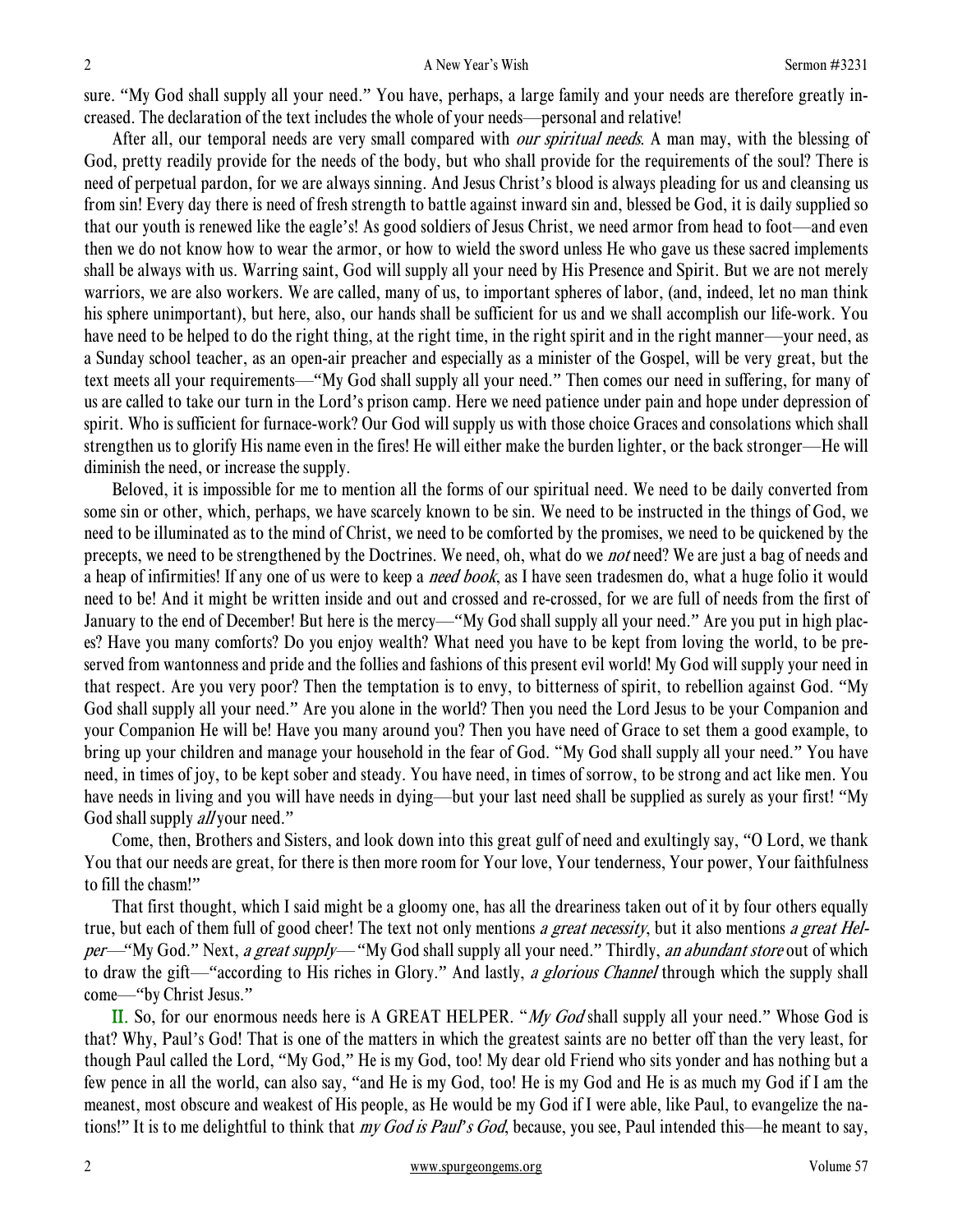"You see, dear Brothers and Sisters, my God has supplied all my needs and as He is your God, He will supply yours." I have been in the Roman dungeon in which Paul is said to have been confined—and a comfortless prison, indeed, it is! First of all you descend into a vaulted chamber into which no light ever comes except through a little round hole in the roof. And then, in the middle of the floor of that den, there is another opening through which the prisoner was let down into a second and lower dungeon in which no fresh air or light could possibly come to him. Paul was probably confined there. The dungeon of the Praetorium in which he was certainly housed is not much better. Paul would have been left well-near to starve there, but for those good people at Philippi! I should not wonder but what Lydia was at the bottom of this kind movement, or else the jailer. They said, "We must not let the good Apostle starve." And so they made up a contribution and sent him what he needed—and when Paul received it, he said, "My God has taken care of me. I cannot make tents here in this dark place so as to earn my own living, but my Master still supplies my need! And even so, when you are in straits, He will supply yours."

"My God." It has often been sweet to me, when I have thought of my orphan children, and money has not come in, to remember Mr. Müller's God and how He always supplied the children at Bristol. His God is my God—and I rest upon Him. When you turn over the pages of Scripture and read of men who were in serious trouble and were helped, you may say, "Here is Abraham, he was blessed in all this and Abraham's God will supply all my need, for He is my God. I read of Elijah, that the ravens fed him. I have Elijah's God and He can command the ravens to feed me if He pleases. The God of the Prophets, the God of the Apostles, the God of all the saints that have gone before us—"this God is our God forever and ever." It seems to be thought by some that God will not work, now, as He used to. "Oh, if we had lived in miraculous times," they say, "then we could have trusted Him! Then there was manifest evidence of God's existence, for He pushed aside the laws of Nature and worked for the fulfillment of His promises to His people." Yet that was a rather coarser mode of working than the present one, for now the Lord produces the same results without the violation of the laws of Nature! It is a great fact that without the disturbance of a single law of Nature, *prayer* becomes effectual with God! And God being enquired of by His people to do it for them, does fulfill His promise and supplies their needs. Using means of various kinds, He still gives His people all things necessary for this life and godliness! Without a miracle, He works great wonders of loving care—and He will continue to do so!

Beloved, *is the God of Paul your God?* Do you regard Him as such? It is not every man who worships Paul's God. It is not every professing Christian who really knows the Lord at all, for some invent a deity such as they fancy God ought to be! The God of Paul is the God of the Old and New Testament—such a God as we find there. Do you trust such a God? Can you rest upon Him? "There are such severe judgments mentioned in Scripture." Yes, do you quarrel with them? Then you cast Him off! But if, instead thereof, you feel, "I cannot understand You, O my God, nor do I think I ever shall, but it is not for me, a child, to measure the Infinite God, or to arraign You at my bar and say to You, 'Thus should You have done, and thus ought You not to have done.' You say, 'Such am I,' and I answer, 'Such as You are, I love You and I cast myself upon You, the God of Abraham, of Isaac and of Jacob—the God of Your servant Paul. You are my God and I will rest upon You.'" Very well, then, He will "supply all your need, according to His riches in Glory by Christ Jesus." Just think of that for a minute!

If He will supply you, you will be supplied, indeed, for God is Infinite in capacity! He is Infinitely wise as to the manner of His actions and Infinitely powerful as to the acts themselves! He never sleeps nor tires. He is never absent from any place, but is always ready to help. Your needs come, perhaps, at very unexpected times—they may occur in the midnight of despondency or in the noonday of delight—but God is always near to supply the surprising need! He is everywhere present and everywhere Omnipotent and He can supply all your need, in every place, at every time, to the fullest degree!—

#### *"*Remember that Omnipotence has servants everywhere*"*—

 and that whenever God wishes to send you aid, He can do it without pausing to ask, "How shall it be done?" He has but to will it and all the powers of Heaven and earth are subservient to your necessity! With such a Helper, what cause have you to doubt?

Volume 57 www.spurgeongems.org 3 III. The next point in the text is, A GREAT SUPPLY. "My God shall supply all your need." Sometimes we lose a good deal of the meaning of Scripture through the translation. In fact, nothing ever gains by translation except a bishop. The present passage might be rendered thus, "My God will fill to the fullest all your need." The illustration which will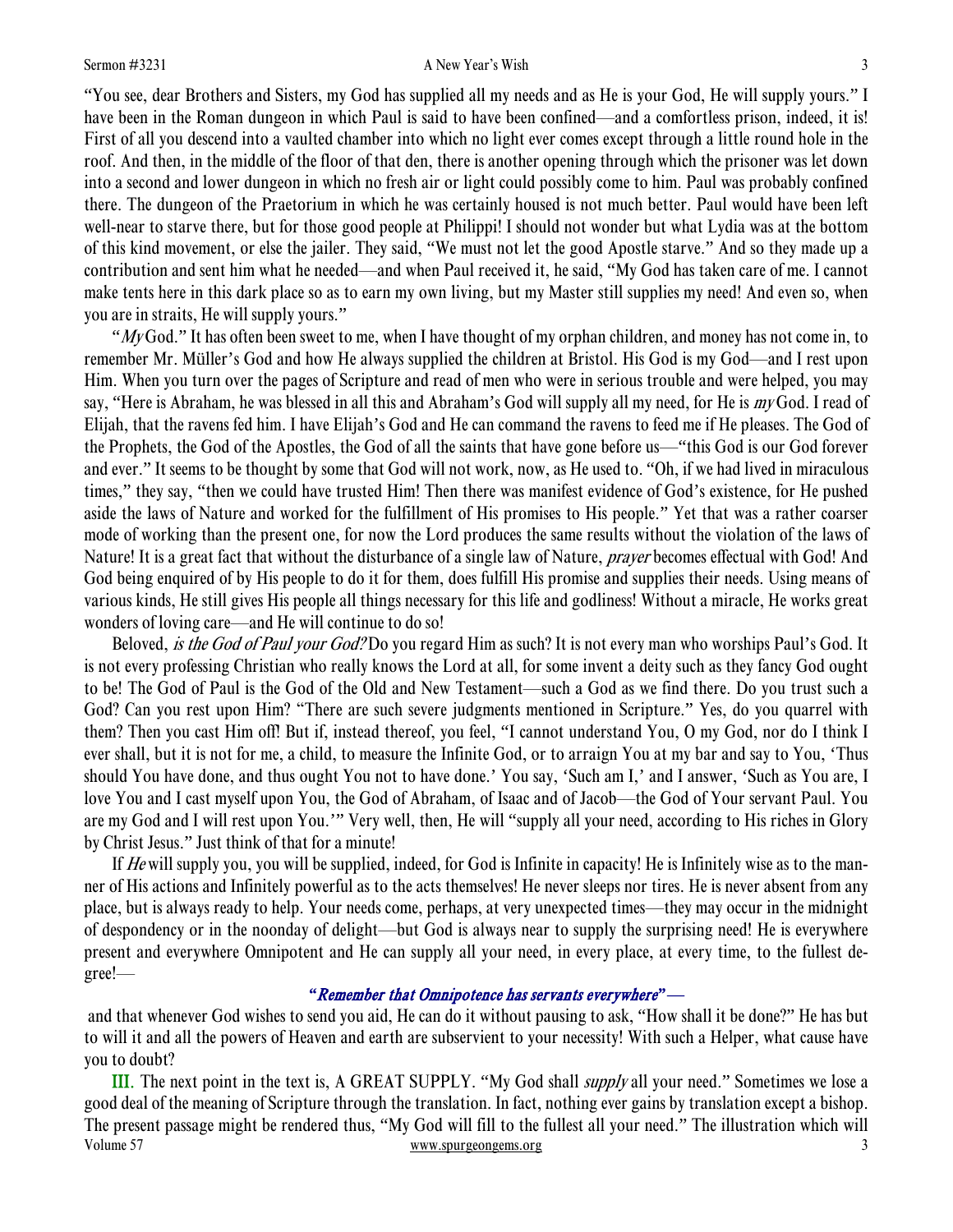best explain the meaning is that of the woman whose children were to be sold by her creditor to pay the debts of her late husband. She had nothing to call her own except some empty jars—and the Prophet bade her set these in order and bring the little oil which still remained in the cruse. She did so and he then said to her, "Go among your neighbors and borrow empty vessels, not a few." She went from one to another till she had filled her room full of these empty vessels—and then the Prophet said, "Pour out." She began to pour out from her almost empty cruse and, to her surprise, it filled her largest jar! She went to another and filled that, and then another and another! She kept on filling all the jars till, at last she said to the Prophet, "there is not a vessel more." Then the oil stopped, but not till then! So will it be with your needs. You were frightened at having so many needs just now, were you not? But now be pleased to think you have them, for they are just so many empty vessels to be filled! If the woman had borrowed only a few jars, she could not have received much oil—but the more empty vessels she had—the more oil she obtained! So the more wants and the more needs you have—if you bring them to God, so much the better—for He will fill them all to the brim and you may be thankful that there are so many to be filled! When you have no more needs, (but oh, when will that be), then the supply will stop, but not till then!

 How gloriously God gives to His people! We needed pardon once—He washed us and He made us whiter than snow! We needed clothing, for we were naked. What did He do? Give us some rough dress or other? Oh, no! But He said, "Bring forth the best robe and put it on him." It was a fortunate thing for the prodigal that his clothes were all in rags, for then he needed raiment and the best robe was brought forth! It is a grand thing to be sensible of spiritual needs, for they will all be supplied. A conscious need in the sight of God—what is it but a prevalent request for a new mercy? We have sometimes asked Him to comfort us, for we were very low. But when the Lord has comforted us, He has so filled us with delight that we have been inclined to cry with the old Scotch Divine, "Hold, Lord, hold! It is enough! I cannot bear more joy. Remember I am only an earthen vessel." We, in relieving the poor, generally give no more than we can help, but our God does not stop to count His favors—He gives like a king! He pours water upon him that is thirsty and floods upon the dry ground!

IV. We must pass on to the next thought and consider for a minute or two THE GREAT RESOURCES out of which this supply is to come. "My God shall supply all your need, according to His riches in Glory.*"* The preacher may sit down, now, for He cannot compass this part of the text. God's riches in Glory are beyond all thought!

Consider the riches of God in Nature—who shall count His treasures? Get away into the forests—travel on mile after mile among the trees which cast their ample shade for no man's pleasure, but only for the Lord. Mark on lone mountainside and far-reaching plain the myriads of flowers whose perfume is for God alone. What wealth each spring and summer is created in the boundless estates of the great King! Observe the vast amount of animal and insect life which crowds the land with the riches of Divine Wisdom, for "the earth is the Lord's, and the fullness thereof." Look towards the sea—think of those shoals of fish, so countless that when only the fringe of them is touched by our fishermen, they find enough food to supply a nation! Mark, too, the sunken treasures of the ocean which no hand gathers but that of the Eternal. If you would see the wealth of the Creator, cast your eyes to the stars—count their numbers if you can! Astronomy has enlarged our vision and made us look upon this world as a mere speck compared with innumerable other worlds that God has made and it tells us that probably all the myriads of worlds that we can see with the telescope are a mere fraction of the countless orbs which are in infinite space! Vast are God's riches in Nature. It needs a Milton to sing, as he sang in *Paradise Lost*, the riches of the creating God!

The riches of God in Providence are equally without bound. He says to this creature, "Go," and he goes, and to another, "Do this," and he does it, for all things do His bidding. Think of *the wealth of God in Grace*. There Nature and Providence stand eclipsed, for we have the Fountain of Eternal Love, the gift of an Infinite Sacrifice, the pouring out of the blood of His own dear Son and the Covenant of Grace in which the smallest blessing is infinite in value! The riches of His Grace! "God is rich in mercy"—rich in patience, love, power, kindness—rich beyond all conception!

 Now your needs shall be supplied according to the riches of Nature, the riches of Providence and the riches of Grace! But this is not all—the Apostle chooses a higher style and writes "according to *His riches in Glory*." Ah, we have never seen God in Glory! That were a sight our eyes could none at present behold! Christ in His Glory, when transfigured upon earth, was too resplendent a spectacle even for the tutored eyes of Peter, James, and John—

*"*At the too-transporting light"—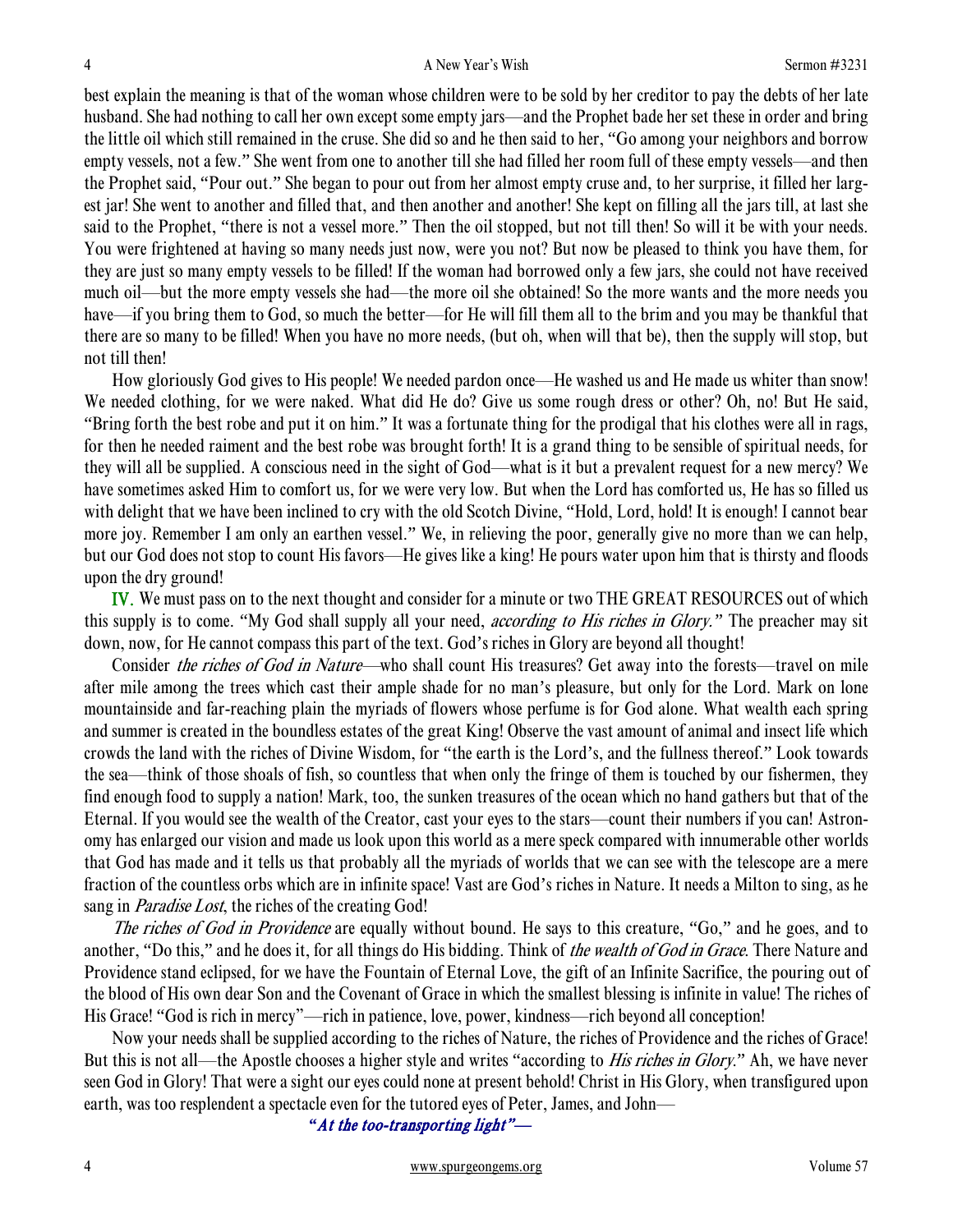#### Sermon #3231 **A New Year's Wish 5**

darkness rushed upon them and they were as men that slept! What God is in His Glory do you know, you angels? Does He not veil His face even from you lest, in the excessive brightness of His Essence, even you should be consumed? Who among all His creatures can tell the riches of His Glory when even the heavens are not pure in His sight and He charges His angels with folly?

"His riches in Glory." It means not only the riches of what He has done, but the riches of what He could do, for if He has made hosts of worlds, He could make as many myriads more—and then have but begun! The possibilities of Omnipotent God, who shall reckon? But the Lord shall supply all your need according to such glorious possibilities. When a great king gives according to his, riches, then he does not measure out stinted alms to beggars, but he gives like a king, as we say. And if it is some grand festival day, and the king is in his state array, his largesse is on a noble scale. Now, when God is in His Glory, think, if you can, what must be the largesse that He distributes—what the treasures that He brings forth for His own beloved! Now, "according to His riches in Glory," He will supply all your needs. After that, dare you despond? O Soul, what insanity is unbelief? What flagrant blasphemy is doubt of the love of God! He must bless us; and, blessed by Him, we must be blest, indeed! If He is to supply our needs "according to His riches in Glory"—they will be supplied to the fullest!

V. Now let us close our meditation by considering THE GLORIOUS CHANNEL by which these needs are to be supplied—"According to His riches in Glory by Christ Jesus." You shall have all your soul's needs satisfied, but you must go to Christ for everything. "By Christ Jesus." That is the Fountainhead where the Living Waters well up! You will not supply your needs by your own care and fretfulness. "Consider the lilies, how they grow." You are to be enriched "by Christ Jesus." You will not have your spiritual needs supplied by going to Moses and working and toiling as if you were your own savior, but by faith in Christ Jesus! Those who will not go to Christ Jesus must go without Divine Grace, for God will give them nothing in the way of Grace except through His Son! Those who go to Jesus the most, shall taste of His abundance more often, for through Him all blessings come! My advice to myself and to you is that we abide in Him for since that is the way by which the blessing comes, we had better abide in it! We read of Ishmael that he was sent into the wilderness with a bottle, but Isaac dwelt by the well Lahai-Roi. And it is wise for us to dwell by the Well, Christ Jesus, and never trust to the bottles of our own strength. If you wander from Christ Jesus, Brothers and Sisters, you depart from the center of bliss!

 All this year I pray that you may abide by the well of this text. Draw from it. Are you very thirsty? Draw from it, for it is full! And when you plead this promise, the Lord will supply all your need! Do not cease receiving from God for a minute. Let not your unbelief hinder the Lord's bounty, but cling to this promise, "My God shall supply all your need according to His riches in Glory by Christ Jesus." I know not how to wish you a greater blessing. If you are enabled by the Holy Spirit to realize it, you will enjoy what I earnestly wish for you, namely— A HAPPY NEW YEAR!

### EXPOSITION BY C. H. SPURGEON: 2 KINGS 4:1-7; PHILIPPIANS 4.

 2 Kings 4:1. Now there cried a certain woman of the wives of the sons of the Prophets unto Elisha, saying, Your servant, my husband, is dead and you know that your servant did fear the LORD: and the creditor is come to take unto him my two sons to be bondmen. It is sad for anyone to be in debt and yet there may be circumstances under which even a man who fears the Lord may die in debt and leave no provision for his wife and children except a large portion of sorrow. In the case of this poor widow, it was not long before she cried to Elisha, "The creditor is come." He generally does come pretty quickly and he had come to her to take away her two sons whom she needed to support her—to make them bondmen—slaves, to serve him for a certain number of years till their father's debt was worked out. And this hurt the poor woman's heart, so she came to see what the Lord's servant could do for her. She could not bear to see her sons taken away to serve as bondmen to a stranger through no fault of their own and, possibly, through no fault on their father's part.

2. And Elisha said unto her, What shall I do for you? Elisha was probably about as poor as she was, so what could he do for her?

Volume 57 www.spurgeongems.org 5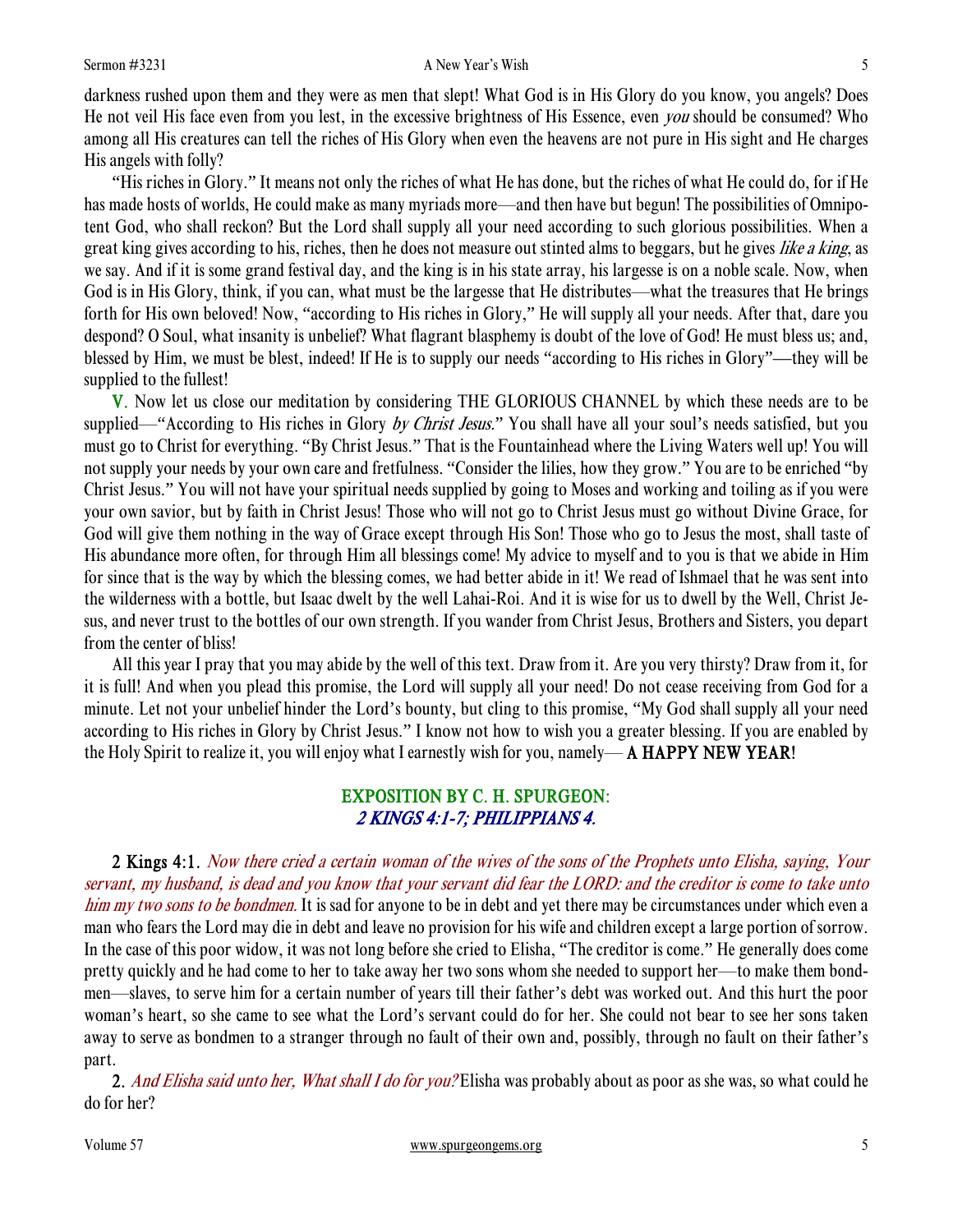2. Tell me, what have you in the house? "Whatever there is in the house must go towards this debt, so 'tell me what have you in the house?""

2. And she said, Your handmaid has not anything in the house, save a pot of oil. Her husband had been a Godfearing man, a true servant of Jehovah, yet he had died in such dire poverty that his widow had to say to Elisha, "Your handmaid has not anything in the house, save a pot of oil." Those were indeed bad times for the sons of the Prophets for, in those days men cared more for false prophets and for the priests of Baal than for the servants of the Most High God!

3. Then he said, Go, borrow vessels abroad of all your neighbors, even empty vessels; borrow not a few. [See Sermon #2063, Volume 35—THE FILLING OF EMPTY VESSELS—Read/download the entire sermon, free of charge, at http://www.spurgeongems.org.] "Get as many empty oil jars as you can, it does not matter how great nor how many they are, but they must be empty."

4-6. And when you are come in, you shall shut the door upon you and upon your sons, and shall pour out into all those vessels, and you shall set aside that which is full. So she went from him and shut the door upon her and upon her sons, who brought the vessels to her; and she poured out. And it came to pass, when the vessels were full, that she said unto her son, Bring me yet a vessel. And he said unto her, There is not another vessel. And the oil stopped. [See Sermon #1467-A, Volume 25—THE OIL AND THE VESSELS—Read/download the entire sermon, free of charge, at http://www.spurgeongems.org.] There was no reason why "the oil stopped" except that there was "not another vessel" to receive the flowing stream!

7. Then she came and told the man of God. She must have understood that the oil was to be used for the payment of her debt, but she was a woman of delicate sensitiveness, with a tender conscience—as honest people usually are—so she wanted full permission from Elisha before she would dispose of the oil. She regarded it, in some sense, as *his* oil—as it was through using the means that he had directed that her little store of oil had been so miraculously multiplied. So "she came and told the man of God."

7. And he said, Go, sell the oil, and pay your debt, and live, you and the children off the rest. What a merciful deliverance that was for the poor widow and her sons! And there have been many other deliverances in the experiences of God's people which, if they have not been quite as miraculous as this one, have, nevertheless, been very remarkable although God has appeared to work them the common way in which He is constantly working. Yet they have been uncommon mercies all the while.

 Now let us read Paul's letter to the Christians at Philippi who had been the means of supplying his necessities, though not in the miraculous manner in which the Prophet Elisha had supplied the needs of that poor widow.

Philippians 4:1. Therefore, my brethren dearly beloved and longed for, my joy and crown, so stand fast in the lord, my dearly beloved. [See Sermon #1959, Volume 33—THE WATCHWORD FOR TODAY—STAND FAST—Read/download the entire sermon, free of charge, at http://www.spurgeongems.org.] Paul had a very warm affection for the Church at Philippi. You remember how that Church was established—first with the baptized household of Lydia and afterwards with the baptized household of the jailer. These saints at Philippi were, in a special sense, Paul's spiritual children. They were very generous and kind to him, and his heart was very warm with love to them, so he called them, "my brethren dearly beloved," and then again, "my dearly beloved."

2. I beseech Euodias, and beseech Syntyche, that they be of the same mind in the Lord. These two women had fallen out with one another. They evidently differed upon some question or other so that they were not "of the same mind in the Lord," and Paul thought it so important that there should be perfect unity and love in the Church at Philippi, as well as everywhere else, that he beseeched these two women, of whom we know nothing else, that they would be "of the same mind in the Lord." Notice that he beseeches each of them in exactly the same way—"I beseech Euodias, and beseech Syntyche." He has a, "beseech," for each of them! Perhaps, if he had written, "I beseech Euodias and Syntyche," the latter lady might have fancied that he was not quite so earnest about her as he was about Euodias, so he puts it, "I beseech Euodias, and beseech Syntyche, that they be of the same mind in the Lord." Have any of you fallen out, my dear Friends? I do not know of any of you who have done so, but if you have, I say to all of you, men or women, "I beseech you, that you be of the same mind in the Lord." There is nothing like perfect unity in a Christian Church! If there is even a little division, it will grow to something much worse, by-and-by, so I beseech you, "be of the same mind in the Lord."

3. And I entreat you, also, true yokefellow—Their minister—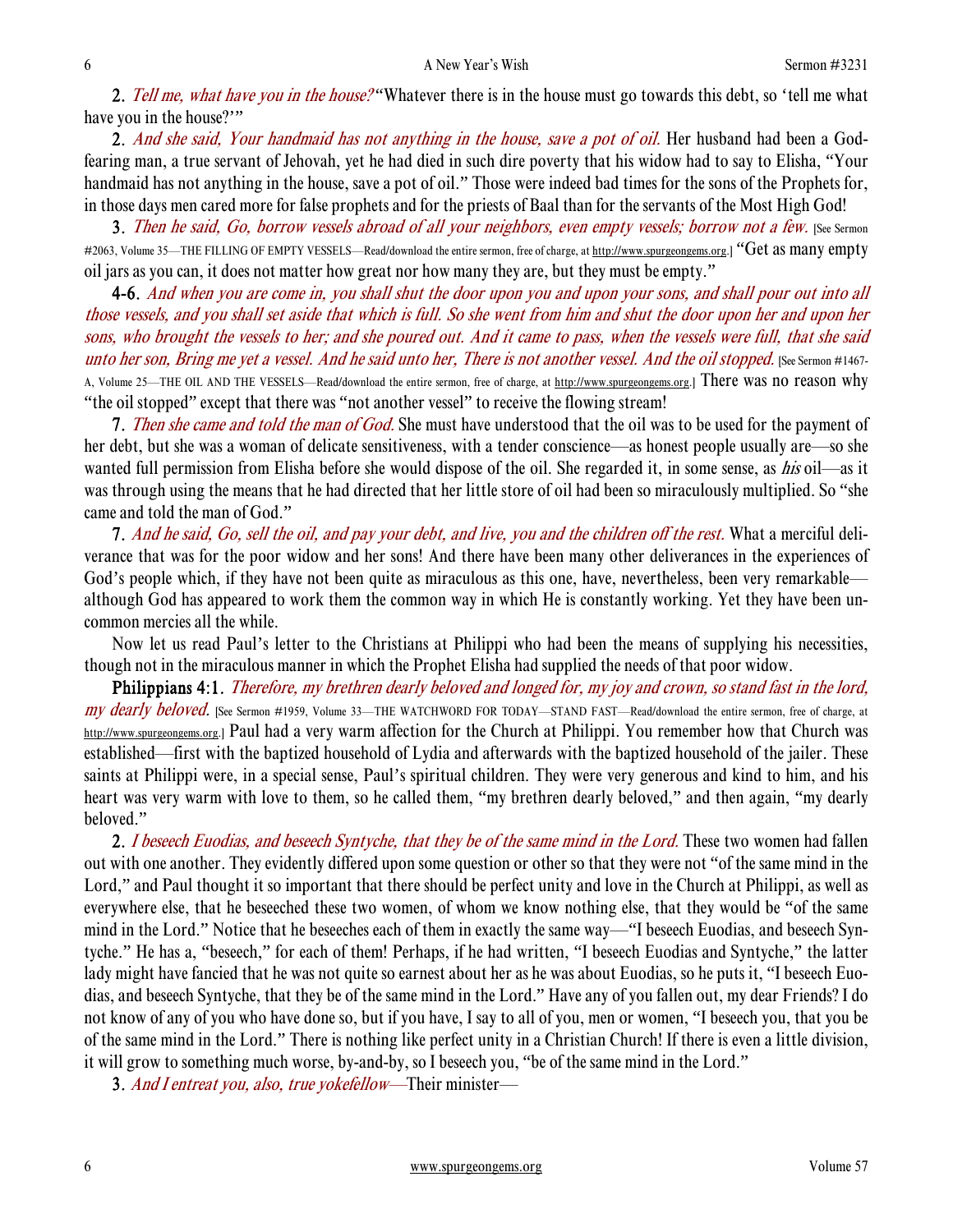3. Help those women which labored with me in the Gospel, with Clement, also, and with other of my fellow laborers, whose names are in the Book of Life. They helped me, and they have helped you, so help them with encouraging words and in every other way that you can.

4. Rejoice in the Lord always. Not only now and then, on high days and holiday, have a time of joy, but, "rejoice in the Lord always."

4. And again I say, Rejoice. [See Sermon #2405, Volume 41-JOY, A DUTY-Read/download the entire sermon, free of charge, at http://www.spurgeongems.org.] He had said this before, as you will see in the first verse of the third Chapter, which begins, "Finally, my brethren, rejoice in the Lord." Now he writes it again and repeats it in the same verse—"Rejoice. Rejoice." It is so important that Believers should be full of joy that Paul writes three times over in a short space, "Rejoice in the Lord." "Rejoice in the Lord always: and again I say, Rejoice."

5. Let your moderation be known unto all men. Be men who are God-governed, because God governs those who run to excess in nothing. Some go to excess in one way and some in another, but all excess is to be avoided! "Let your moderation be known unto all men."

5, 6. *The Lord is at hand. Be careful for nothing*. This is not a good translation of the original—it does not convey the sense of the Greek. It should to, "Be *anxious* for nothing." Of course you ought to be careful about everything. You cannot be too careful, but you never ought to be *care*-full, you must care to be right with God, yet you must not be filled with care about anything. "Be anxious for nothing." Do not fret, do not worry, do not make other people miserable by your fretting and fuming and fueling.

6. But in everything by prayer and supplication, with thanksgiving, let your requests be made known unto God. [See Sermon #2351, Volume 40—PRAYER, THE CURE FOR CARE—Read/download the entire sermon, free of charge, at http://www.spurgeongems.org.] Ah, this is the way to find the cure for all your anxieties! Take all your trouble to God with a prayer and with a song. Do not go without either the thanksgiving or the prayer, but bear your burden at once to God and ask Him to bear it for you.

7, 8. And the peace of God, which passes all understanding, shall keep your hearts and minds through Christ Jesus. Finally, brethren, whatever things are true, whatever things are honest, whatever things are just, whatever things are pure, whatever things are lovely, whatever things are of good report; if there is any virtue and if there is any praise, think on these things. If anything is true, honest, just, pure, lovely, of good report—be on that side. A Christian is on the side of everything that makes for purity, chastity, honesty or that is for the good of men and the Glory of God! Whenever anyone is making out a list of those who will fight for everything that is right and good, every Christian should say to the man writing the list, "Set down my name, Sir."

9, 10. Those things which you have both learned, and received, and heard, and seen in me, do: and the God of Peace shall be with you. But I rejoiced in the Lord greatly, that now at the last your care of me has flourished again; wherein you were also careful, but you lacked opportunity. You see that Paul did not really mean, "Be careful for nothing," for he says here that these Philippians had cared for him and he praises them for being careful of him. They had lovingly thought of him who was their spiritual father—and when they knew that he was shut up as a prisoner in Rome, and suffering need, they took care to send something to relieve and cheer him.

11. Not that I speak in regard to need, for I have learned, in whatever state I am, therewith to be content. [See Sermon #320, Volume 6—CONTENTMENT—Read/download the entire sermon, free of charge, at http://www.spurgeongems.org.] "I have been initiated—for that is the word—"among those who are content with such things as they have."

12, 13. I know both how to be abased, and I know how to abound: everywhere and in all things I am instructed both to be full and to be hungry, both to abound and to suffer need. I can do all things through Christ which strengthens me. [See Sermons #345 and #346, Volume 6—SELF-SUFFICIENCY SLAIN and ALL-SUFFICIENCY MAGNIFIED—Read/download both sermons, free of charge, at  $\underline{\text{http://www.spurecongems.org.}}$  "I can be poor, or I can have abundance, if you send it to me, but these things make no real difference to me. I have been made invulnerable either to suffering or to abundance." Blessed is the man who has got as far as that! It is a wonderful work of Divine Grace when a man can truly say this!

14, 15. Nevertheless you have done well, that you shared with my affliction. Now you Philippians also know that in the beginning of the Gospel, when I departed from Macedonia, no Church shared with me as concerning giving and receiving, but you only. I should not wonder if it was Lydia who was at the bottom of that giving and receiving and, per